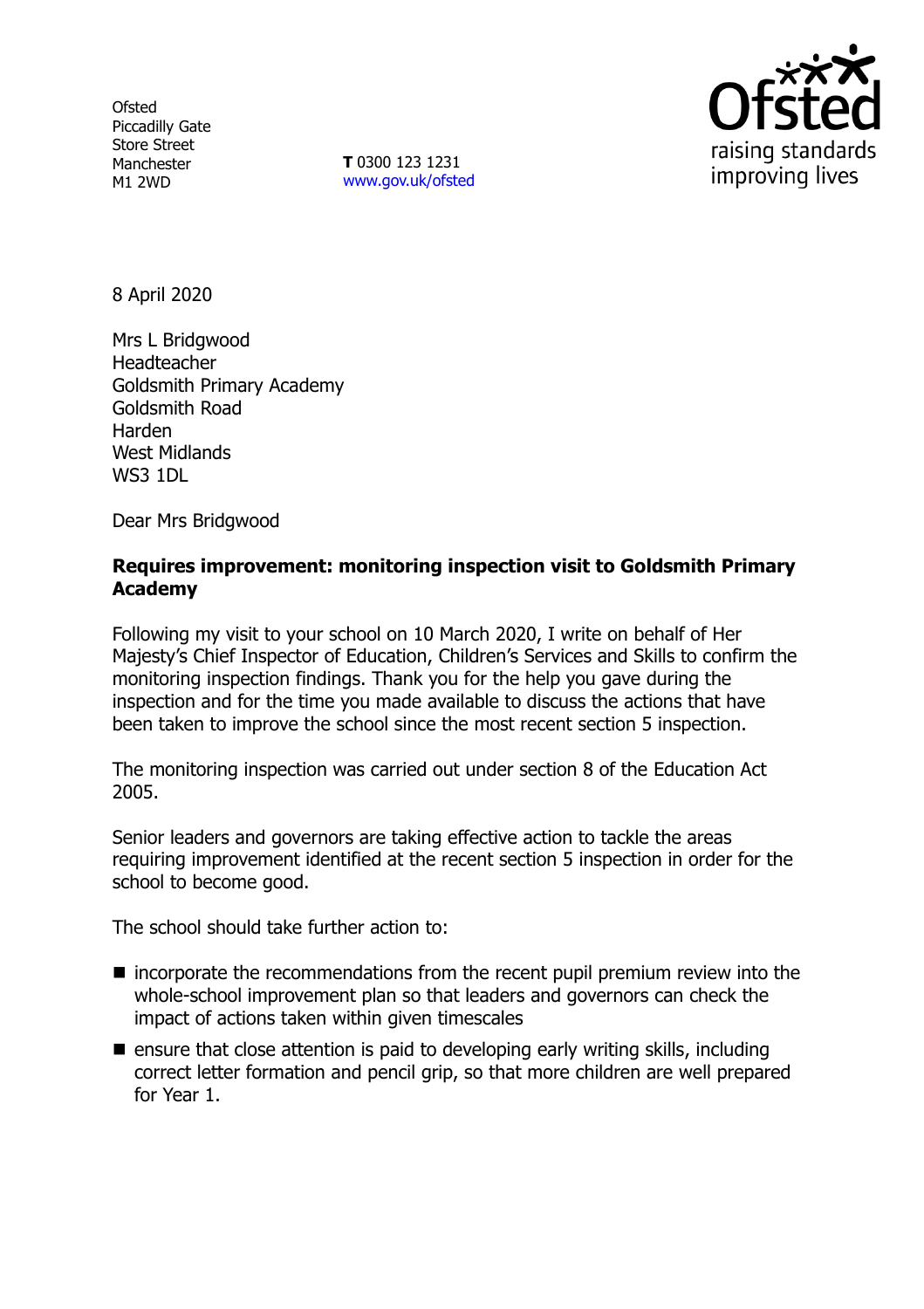

# **Evidence**

During the inspection, I held meetings with you, the director of primary education from Windsor Academy Trust (WAT) and members of your senior leadership team to discuss the actions taken since the last inspection. I also held a telephone conversation with the chair of the academy's local advisory board (LAB). The school improvement plan was evaluated. I checked a range of documentation, including the recent external review report about the school's use of additional funding for disadvantaged pupils. I also examined documents and information relating to attendance. I met with pupils formally and informally. I spoke to parents in the playground at the beginning of the school day. You joined me on brief visits to classrooms to review pupils' learning and talk to pupils about their work.

## **Context**

There have been significant changes in the senior leadership team since the last inspection. You joined the school in January 2020 as its permanent headteacher. The previous substantive headteacher left the post in August 2019. Prior to your appointment, the school was led by an interim headteacher, with support from the WAT. An additional deputy headteacher joined the school in September 2019. An assistant headteacher has been appointed and is due to take up post in September 2020. There have also been several changes to teaching staff since the last inspection. A new chair of the academy's LAB has been appointed.

### **Main findings**

Despite some turbulence in staffing since the last inspection, leaders have kept the school on track and focused on the areas for improvement. The WAT leaders have reorganised the school's senior leadership roles and responsibilities and appointed additional leaders. This has strengthened the capacity of leadership and helped to sustain the drive for improvement.

In the short time that you have been headteacher, you have won the respect of staff and pupils. You, other senior leaders and a committed staff form a strong, united team. Everyone shares a sense of urgency and a determination to raise the quality of education. A 'can-do' attitude is alive across the school.

The school improvement plan focuses on actions that will make the biggest difference to pupils' education and life chances. Actions are tied to precise targets and challenging timescales. The plan includes all the areas for improvement identified at the last inspection. With the trust's director of primary, you frequently review progress against the targets and timescales. You adapt actions that are not working well so that no time is wasted. The plan is an effective working document. It is helping leaders to drive improvement at a good pace. Leaders are realistic and honest about assessing the progress that the school has made since the last inspection. They have an accurate picture of the work that still needs to be done.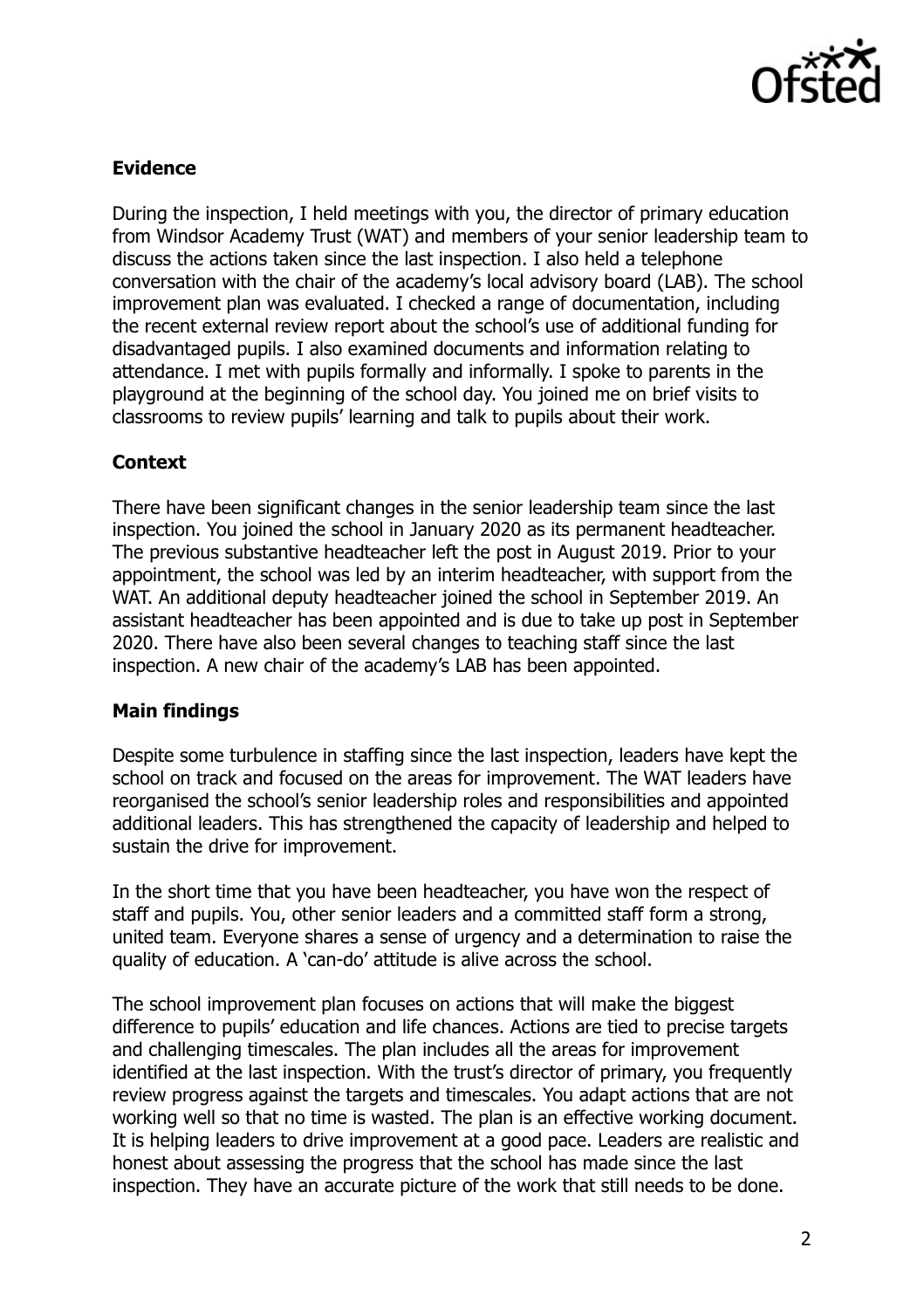

Senior leaders have established a collaborative approach to professional development. They effectively coach, mentor and influence the work of middle leaders and teachers. As a result, staff work effectively and flexibly together to support pupils' learning and ensure that learning time is used well. This contributes to the purposeful learning atmosphere around the school. Teachers value the support and the instant feedback on their teaching. This is helping teachers to continually improve.

Middle leaders are becoming more effective in their roles. They value the professional development opportunities provided by the WAT. They are all involved in research-based professional development. This is helping them to develop and strengthen their leadership skills and to address the priorities for their areas of responsibility. However, these developments are yet to have their full impact on the school.

Since the last inspection, a considerable amount of work has been done to improve pupils' basic skills in literacy and mathematics. Subject leaders and teachers have benefited from the effective training and support provided by the multi-academy trust's English and mathematics specialists. This has improved teachers' subject knowledge and provided greater consistency in the quality of teaching in these subjects.

Pupils' writing books show that there is a much tighter focus on improving spelling and addressing errors in basic punctuation. Teachers have a better understanding of the age-appropriate guidance and spelling lists provided in Appendix 1 of the English national curriculum. This has raised teachers' expectations of what pupils should achieve and by when. Work in pupils' books shows that the number of repeated errors in basic punctuation or common spellings is becoming less frequent over time.

In mathematics, work in pupils' books shows that there are daily opportunities for pupils to practise and recall basic mathematical facts. Pupils enjoy these activities and say that they are getting better at 'quickly remembering times tables and maths facts'. There are regular opportunities for pupils to apply their mathematical knowledge when reasoning and solving problems. Pupils use mathematical language to explain their thinking. One pupil told me that, 'The maths learning board reminds me about things like equivalent measures – or whatever we're working on. It's useful.' This helps pupils to know and remember more over time. There are encouraging signs to indicate that a higher proportion of pupils than previously are making strong progress in mathematics.

Since the last inspection, the school has become part of an English Hub. This support, alongside leaders' actions, has led to further improvements in the quality of education. Staff have benefited from external training and from internal coaching and mentoring provided by school leaders. The weakest readers have extra help